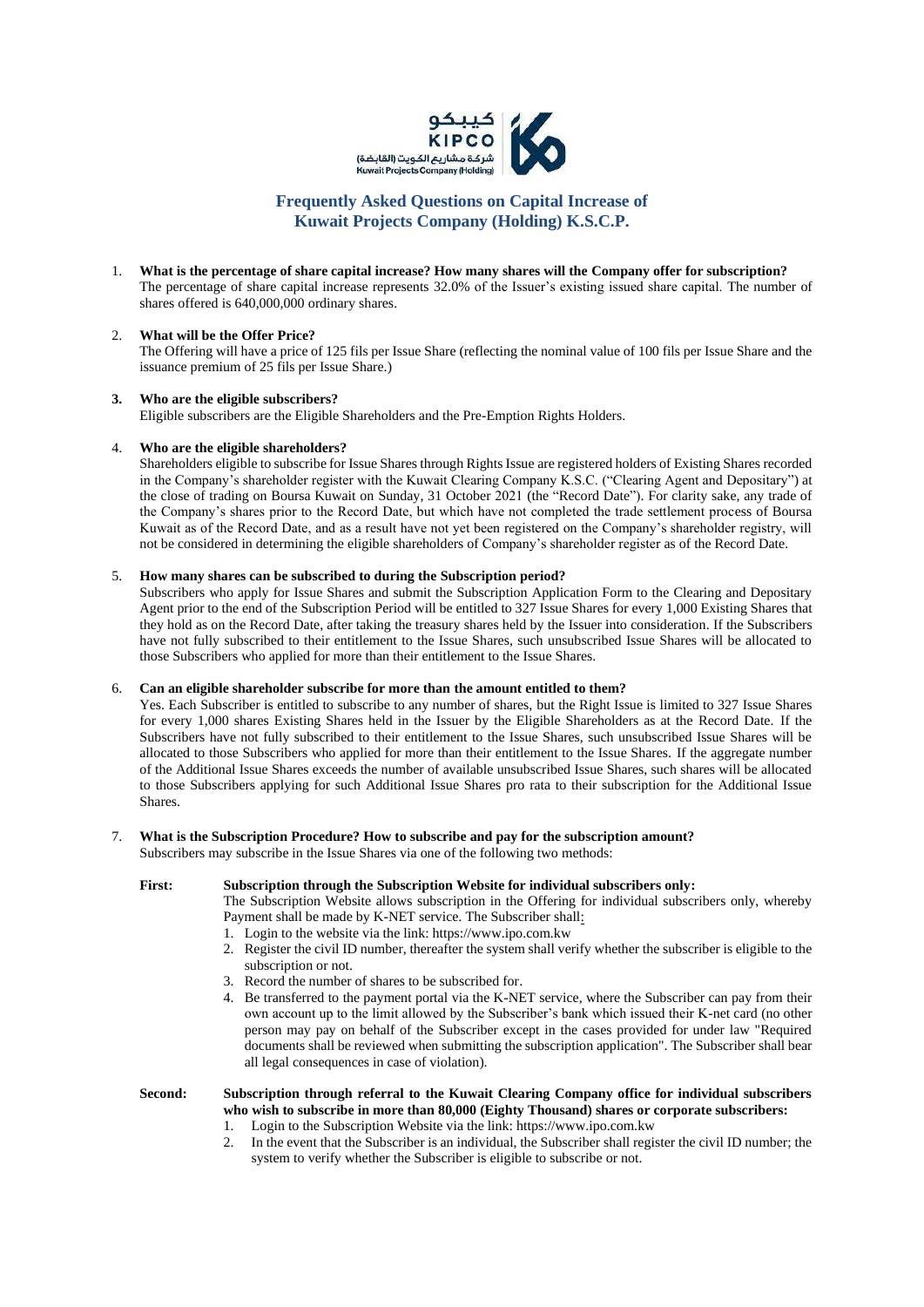- 3. In the event that the Subscriber is a corporate entity, the Subscriber shall register the commercial registration number; the system shall verify whether the Subscriber is eligible to subscribe or not.
- 4. Record the number of shares to be subscribed for
- 5. The Subscriber shall print the subscription form
- 6. The Subscriber shall visit his/her/its own bank and submit a copy of the Subscription Document printed from the above link and transfer the amount required to the Bank Account (non-interest bearing) by way of electronic funds transfer (net amount without any charges by the transferring bank and the receiving Bank) stated below:

| Name of the Bank |                                 | : Burgan Bank                                                                       |
|------------------|---------------------------------|-------------------------------------------------------------------------------------|
| Account number   |                                 | : 6015378046                                                                        |
| <b>IBAN</b>      | $\mathcal{L}$                   | KW53 BRGN 0000 0000 0000 6015 3780 46                                               |
| SWIFT            | $\bullet$ .<br><br><br><br><br> | BRGNKWKW                                                                            |
| Beneficiary      |                                 | : $KIPCO - Capital Increase$                                                        |
|                  |                                 | Reference/Narration : KIPCO Capital Increase + Shareholder Trading ID + Shareholder |
|                  |                                 | <b>Contact Number</b>                                                               |

- 7. The Subscriber shall get an original deposit voucher of the amount transferred from his own bank and then refer to the Clearing and Depository Agent to complete the remaining procedures.
- 8. The Subscriber shall go to the headquarters of the Clearing and Depository Agent located at the Arabian Gulf Street, Ahmad Tower, the Fifth floor to submit the documents listed in the «Documents Required when Submitting Subscription Application» in the Prospectus during normal working hours Sunday through Thursday and fill in the Subscription Application form.
- 9. The Clearing and Depository Agent shall provide the Subscriber with a deposit receipt of the Subscription.

Failure of any Subscriber to submit a duly completed Subscription Application Form (together with all applicable supporting documentation thereto) at the offices of Kuwait Clearing Company, after the transfer or deposit of the subscription monies (the "Subscription Monies") as required in the Prospectus, shall render the Subscription Application Form of a Subscriber null and void. Subscription Monies shall not be accepted in cash.

# 8. **What documents should be attached with the subscription application?**

The Subscription Application must be accompanied by the following documents, as applicable. Staff at the offices of the Clearing and Depository Agent (Kuwait Clearing Company) will match the copies with the originals and return the originals to the subscriber:

Individual subscribers:

- 1. Original and copy of the personal civil identification card;
- 2. Original and copy of the passport for citizens of GCC states;
- 3. Original and copy of special legal proxy for subscribing for shares (for proxy subscribers);
- 4. Original and copy of Certificate of Guardianship for orphans;
- 5. Original and copy of Certificate of Guardianship for minors; or
- 6. Original and copy of a Limitation of Succession Deed for heirs.

#### Corporate subscribers:

- 1. Original and copy of Commercial Registration Certificate;
- 2. Original and copy of the Authorized Signatories Certificate or the Extract of the Commercial Register;
- 3. Original and copy of the personal identification card of the authorized signatory;
- 4. Original and copy of the specimen signature for the authorized signatory issued by the Public Authority of Manpower or attested by the Chamber of Commerce and Industry; and
- 5. Letter issued by the authorized signatory on behalf of the entity authorizing the subscription.

#### Non-Kuwaiti subscribers:

Non-Kuwaiti subscribers (whether corporates or individuals (as applicable)) are required to provide the equivalent of the aforementioned documentation as issued by their jurisdictional authorities if they do not have Kuwait issued documentation as highlighted further above.

Cash will not be accepted. The Subscription Monies must be paid in full upon submitting the Subscription Application Form at the office of the Clearing and Depositary Agent according to the subscription method through the Clearing and Depositary Agent office mentioned above. Subscription amounts will be deposited in full in the Issuer's non-interestbearing bank account designated by the Issuer. The Subscribers must ensure that the bank debit or the bank transfer has been processed from their respective bank account and that Issuer's designated subscription account has been credited with the appropriate amount at the time of the submission of the Subscription Application Form to the Clearing and Depositary Agent.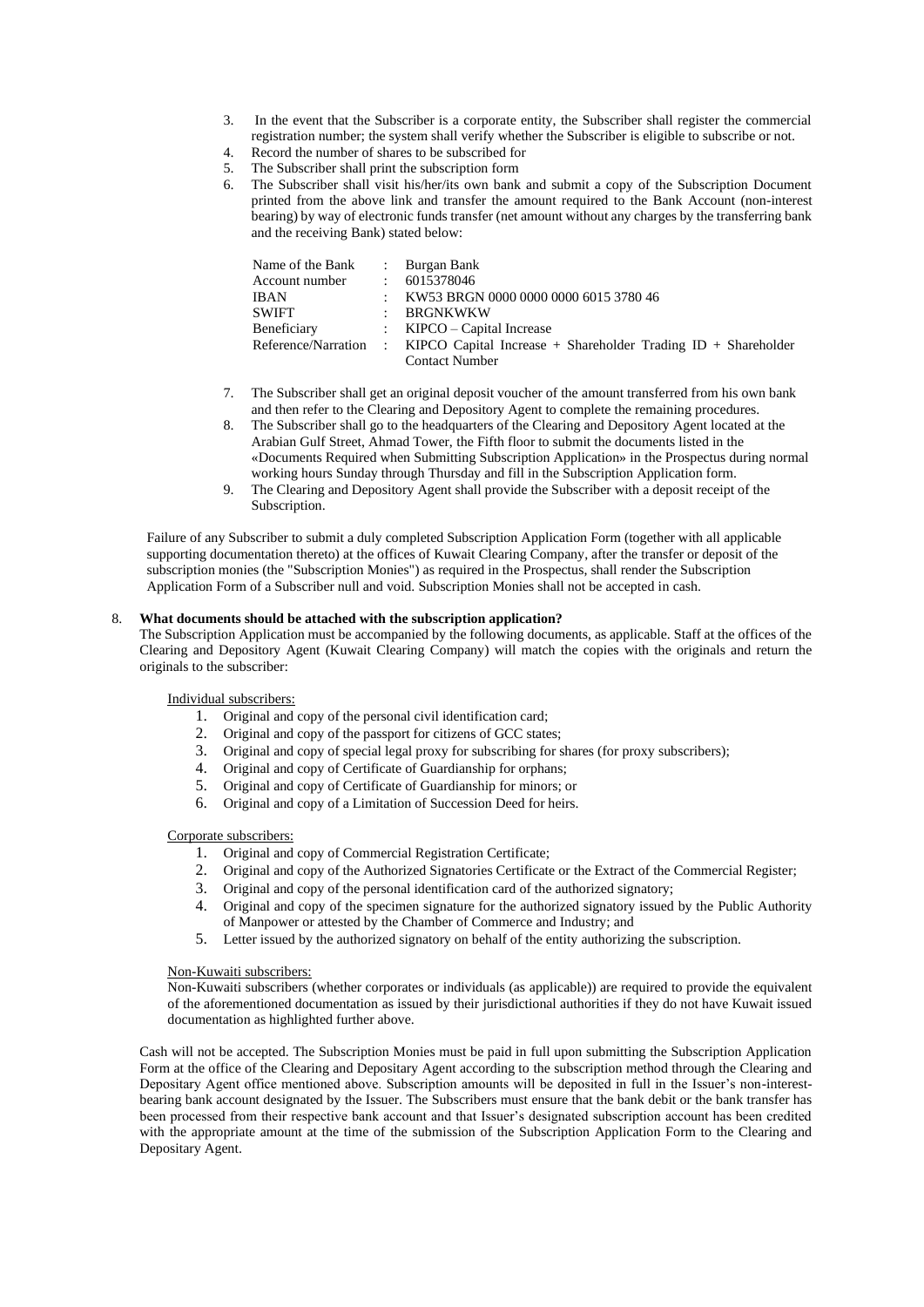Without prejudice to the other grounds of rejection of the Subscription Application Forms, the Clearing and Depositary Agent and the Company shall have the right to reject the Subscription Application Form in the event the Subscription Monies are not received in the subscription account at the time of submission of the Subscription in Kamco Investment Company ("Subscription Agent")

#### 9. **In case no shares have been allocated for me or the allocation is less than the amount paid to the bank, how will the paid amounts be refunded?**

The Subscription Monies and the excess offering monies and amounts paid by declined applications (if any) will be refunded without any interests, fees or deductions within five (5) working days from the announcement of the allocation results by means of a bank transfer to the designated account stated in the subscription application.

In the event of a cancellation of the Offering or a part thereof, the Issuer shall deposit any Subscription Monies in a noninterest-bearing account with the Company until the repayment of such amount has been authorized by the Ministry of Commerce and Industry.

## 10. **What is the period for subscription?**

The Subscription Period will commence at 10:00 am on Monday 01 November 2021 during normal business hours Sunday through Thursday and shall close on Sunday 21 November 2021 at 1:00 pm Kuwait local time.

# 11. **What is the period for trading the pre-emption rights?**

Commences on Monday 01 November 2021 and ends on Sunday, 14 November 2021 (inclusive)

## 12. **When will the share allocation be completed?**

The Issuer shall announce the final allocation not later than 5 business days (which is a day other than a Friday or a Saturday which is not a public holiday and on which the banks are open for business in Kuwait).

# 13. **What are the voting rights of the issue shares?**

The Company's shares are of one class i.e. ordinary shares. Each share entitles the holder to one vote, and the Shareholder has the right to attend and vote at the General Assembly Meetings. No shareholder has any preferential voting right.

# 14. **Will the issue shares be entitled to dividends?**

The shareholder of the Issued Shares will be entitled to receive any dividends declared by the Company in future (same as the current issued shares).

# 15. **What is the minimum limit for subscription?**

The minimum limit is 1 (One) share, no share fractions will be accepted.

#### 16. **Will the subscriber be charged with the subscription expenses?**

The subscriber will not be charged with any expenses. The Issuer shall be responsible for all costs relating to the Offering which includes Offering Management fees, marketing expenses, printing and distribution expenses.

# 17. **What are the options available to eligible shareholders?**

Subscribers may resort to the following actions:

- Subscribers may exercise their Preemption Rights in whole or in part to the Issue Shares.
- Subscribers may exercise their Preemption Rights to subscribe to the Issue Shares and to subscribe to additional Issue Shares.
- Subscribers may trade in all or part of the Preemption Rights by sale and/or purchase during the Subscription Period and until prior to the closing of the Subscription Period by at least 5 Business Days in accordance with the relevant rules applied by Boursa Kuwait.
- Subscribers may assign, without consideration, their Preemption Rights in the Issue Shares (and their subscription in additional Issue Shares, as the case may be) or in part thereof according to the set assignment process, during the Subscription Period and until prior to the closing of the Subscription Period by at least 5 Business Days and any such assignment shall be processed in accordance with the relevant rules applied by Boursa Kuwait and the Kuwait Clearing Company, or
- Subscribers may refrain from resorting to any of the previous options, whether by assignment or by trading of the Preemption rights in the Issue Shares and may leave the right to subscribe in the unsubscribed shares to the rest of the Eligible Shareholders.

In all cases, the person who disposed of the Preemption Rights whether by trading in all or in part of it or by assignment without consideration in the manner previously mentioned is not entitled to subscribe to these rights, and their subscription in these disposed rights is considered null. However, the person to whom these rights have been disposed may subscribe to the number of Issue Shares as allocated for these rights and is also entitled to dispose of them in the manner prescribed in the applicable rules in force at the CMA, Boursa Kuwait and the Kuwait Clearing Company until at least five Business Days prior to the closing of the Subscription Period.

#### 18. **Can a subscriber withdraw from subscription after paying shares price?**